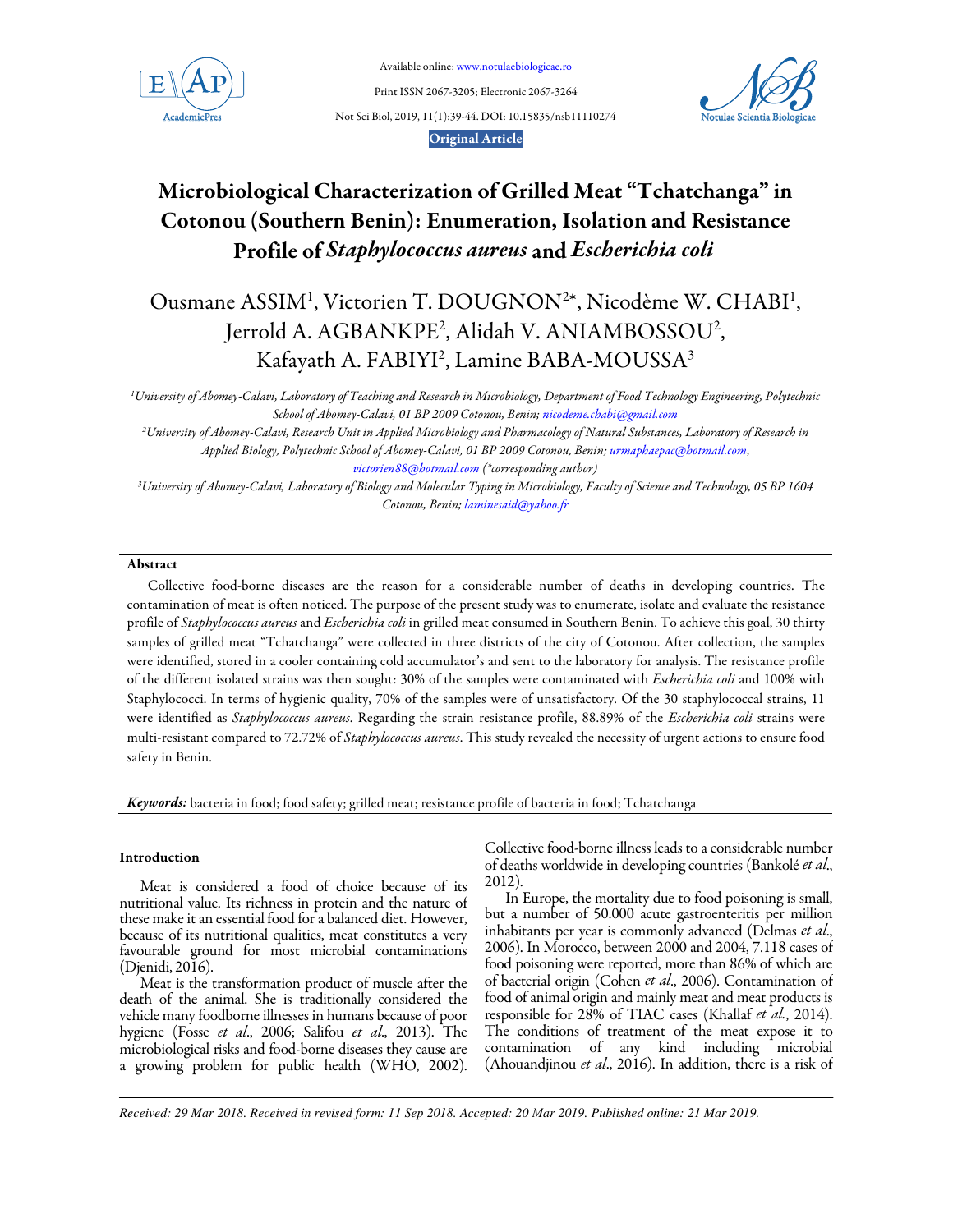development and growth of contaminating flora during cooling, storage and distribution (El-Hadef *et al*., 2005).

In developed countries, nearly 30% of the population has a food-borne illness and the proportion is undoubtedly higher in developing countries (WHO, 2011). Infectious diseases of food origin (or collective food poisoning) are often linked to health defects and can be very serious, predominantly involving the bacteria salmonella, enterotoxigenic *Escherichia coli* and coagulase-positive staphylococci (Benaissa *et al*., 2014; Yeni *et al*., 2014).

The growth of staphylococci in food is a risk to public health because some strains belonging mainly to the *Staphylococcus aureus* species produce enterotoxins whose ingestion causes food poisoning resulting in severe vomiting accompanied by diarrhea (Martins *et al*., 2014). The interest is mainly hygienic when it comes to *E. coli* species. This bacterium is considered a normal host of the digestive microflora of humans and many animal species. As such, *E. coli* and more widely thermos-tolerant coliforms are sought in food as indicators of faecal contamination; some strains of this bacterium can however be pathogenic for humans. Their presence indicates the possible contamination of the food by pathogenic bacteria of enteric origin, especially salmonella (Cohen *et al*., 2006).

In the current context of increasing food safety requirements, it is becoming urgent to acquire reliable data on the prevalence of these germs in the highly prized grilled meat in southern Benin*.* The objective of this study is to enumerate isolate and evaluate the resistance profile of *Staphylococcus aureus* and *Escherichia coli* in grilled meat consumed in southern Benin.

#### Materials and Methods

### *Biological material*

The biological material consisted essentially of 30 samples of grilled meat. In the present study, the samples of grilled meat obtained from a few broilers in Zongo, Mènontin and Gbegamey in Cotonou were used. The grilled meat samples were collected using a sterile fork and put into sterile sampling bags. After collection, the whole was identified and stored in cooler containing cold accumulators. Then everything is sent to the laboratory for analysis.

### *Sampling equipment*

The collection of food was done using appropriate sampling equipment: sterile sampling bags, sterile spoons, sterile forks, a pair of sterile forceps and a cooler.

## *Laboratory equipment*

Glassware was composed of beakers, Erlenmeyer flasks, sterile screw tubes, sterile Petri dishes and others.

Facilities used were the bacteriological ovens, refrigerator, autoclave, etc.

## *Culture media*

Baird Parker with egg yolk enriched with potassium tellurite, TBX, MH, Heart-Brain broth was used as culture medium.

Other materials used were carded cotton, aspirated pear, graduated pipettes, alcohol, antibiotic discs, sterile peptone water, oxidase discs, Kovacs reagent, hydrogen peroxide, freeze-dried rabbit plasma, rack, sterile scissors, sterile forceps, and markers.

## *Microbiological analyses*

# *Preparation of the decimal dilutions*

The stock suspension is the dilution from which the successive dilutions were made. 45 ml of peptone water was added to 5 g aseptically weighed of sample, all in a sterile stomacher bag. The whole was crushed. The stock suspension thus obtained corresponds to the  $10<sup>-1</sup>$  dilution. From this suspension, decimal dilutions were carried out.

As regards the preparation of serial tenfold dilutions, a volume of 1 mL of the stock suspension was taken and put into a tube containing 9 mL of sterile peptone water. The whole has been homogenized. The dilution thus obtained was at  $10^{-2}$ . A volume of 1 mL of the dilution  $10^{-2}$  was taken and put in a tube containing 9 mL of sterile peptone water. The whole has been homogenized. The resulting dilution was  $10^{-3}$  and so on.

### *Enumeration and isolation of Escherichia coli*

The culture of *E. coli* was made by incorporation into TBX agar. 1 mL of each of the successive dilutions retained was introduced into different sterile petri dishes, and then about 20 mL of the medium TBX were cast there in. The whole was homogenized and allowed to solidify. After solidification, the dishes were incubated at 44 °C for 24 h. On TBX blue colonies were obtained. These suspect colonies were enumerated; an isolated colony was seeded on nutrient agar and incubated at 37 °C for 24 hours for purification.

# *Identification Escherichia coli*

The pure colonies obtained after 24 h incubation at 37 °C were used for biochemical identification tests, including Gram stain, catalase search, oxidase and inoculation of the API 20E gallery.

# *Enumeration and isolation of Staphylococcus aureus*

The enumeration and isolation of the strains was carried out according to the method described by Speek (1976). 0.1 mL of the stock suspension and various decimal dilutions were transferred to the surface of Baird-Parker agar plates enriched with potassium tellurite and egg yolk. The inoculum was carefully spread on the agar medium and the dishes were then incubated at 37 °C for 48 h. The black, smooth, rounded, regular-contoured colonies with one or two characteristic halos were enumerated.

# *Identification of strains of Staphylococcus aureus*

The identification of *S. aureus* strains was made by complementary tests, namely: Gram stain, catalase, coagulase and DNase.

### *Strain resistance profile*

An antibiogram was performed for each bacterial sample isolated by diffusion method Mueller-Hinton agar medium in accordance with the recommendations of the

40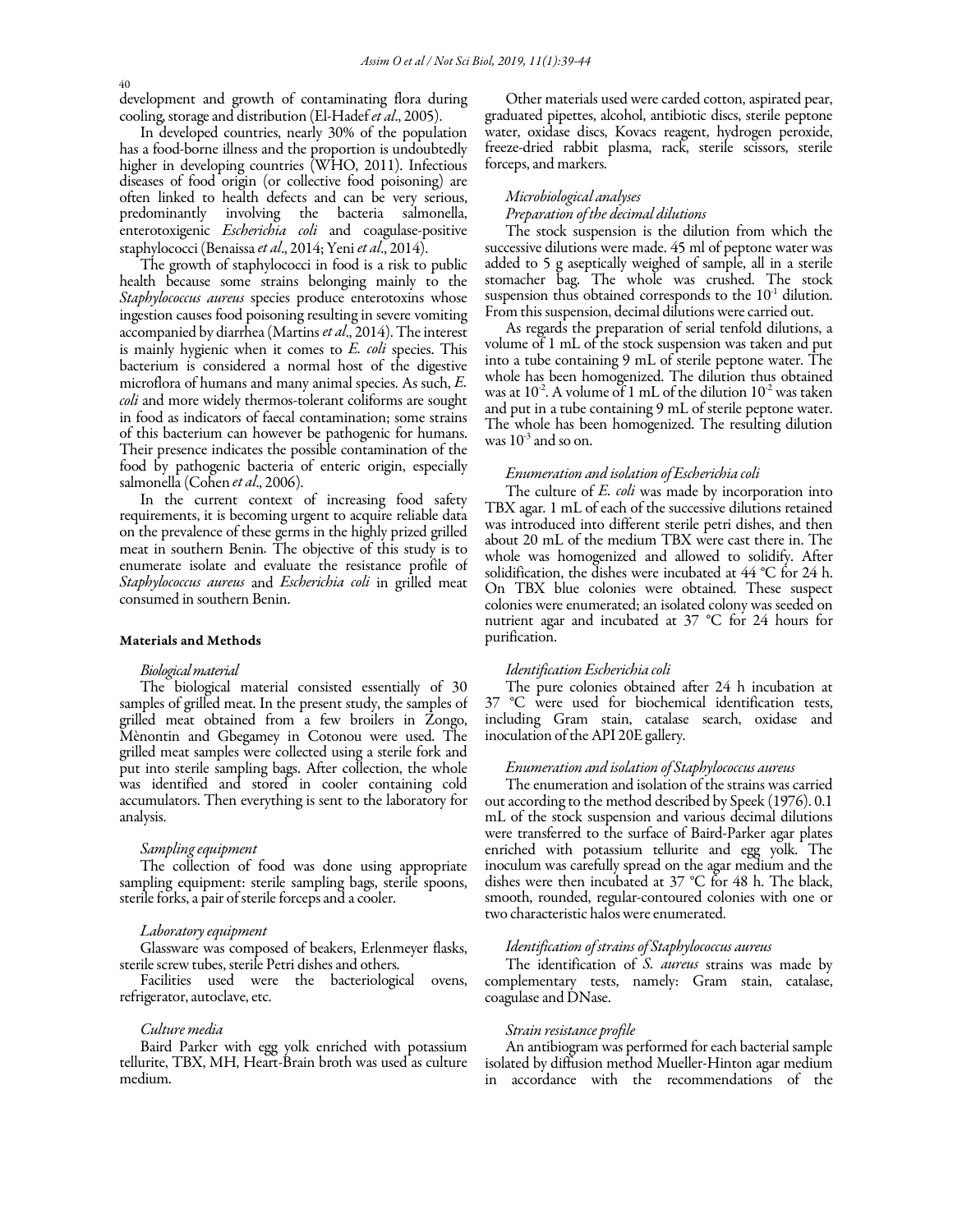Antibiogram Committee of the French Society of Microbiology (CASFM, 2012).

On the strains of *Escherichia coli*, the antibiotics tested were gentamycin (500 μg), cefotaxime (30 μg), ciprofloxacin (5 μg) and nalixidic acid (30 μg). For strains of *Staphylococcus aureus*, amoxicillin (20 μg) + clavulanic acid (10 μg), imipenem (10 μg), cefotaxime (30 μg) and gentamycin (500 μg) were used.

The strains reference (*Escherichia coli*ATCC 25923 and *Staphylococcus aureus* ATCC 25922), as well as the strains to be tested were previously subcultured on the MH agar and incubated 24 h at 37 °C in order to provide young stem. For each strain inoculum correspondent standard McFarland 0*.*5 has been prepared. Using a sterile swab, the inoculum obtained was seeded by swabbing on dried MH II medium. The spreading was rotated three times in order to obtain a homogeneous distribution of the inoculum. The pre-impregnated antibiotic discs were then gently deposited on the surface of the agar with sterilized forceps. The agar plates were incubated for 24 h at 37 °C in an oven.

The diameters of the inhibition zones were finally measured using a vernier caliper applied in contact with the rear face of the box. Compared to antibiotic inhibition reference diameters, the resistance profile of the probes was determined (CASFM, 2016).

### Results

### *Enumeration of Staphylococci and E. coli*

Organic acids and sugars and their ratios, together with different aromatic compounds, play important roles in the character and quality of the flavour and organoleptic properties of apples. Malic and citric acid were detected in apple fruit cultivars. The fruits of different cultivars contained higher amounts of malic acid than citric acid (Table 1). At the end of the microbiological analyses carried out on the different samples of grilled meat, the results obtained were compared to the Canadian standard ISO / IEC 17025, N ° 131 of 2009. These results were treated according to the germs indicating Good Manufacturing Practice (GMP) and Hygiene (BPH).

Table 1. Enumeration of E. coli and Staphylococci in grilled meat samples and the hygienic quality of these samples

| Sampling area | No. of samples           | E. coli                       | Staphylococci (CFU / g sample) | Hygienic quality of samples |
|---------------|--------------------------|-------------------------------|--------------------------------|-----------------------------|
|               |                          | (CFU / g sample)              |                                |                             |
| Zongo         | $\mathbf{1}$             | 2.1.102                       | $>$ 3.10 8                     | QHNS                        |
|               | $\mathfrak{2}$           | ÷,                            | 1.104                          | <b>QHNS</b>                 |
|               | $\mathfrak{Z}$           | 4.101                         | $>$ 3.10 7                     | QHNS                        |
|               | $\overline{4}$           | ÷,                            | 3.6.104                        | QHNS                        |
|               | 5                        | $1.103$                       | > 3.108                        | QHNS                        |
|               | 6                        | 5.7.102                       | $>$ 3.10 5                     | QHNS                        |
|               | $\overline{7}$           | 6.101                         | $>$ 3.10 5                     | QHNS                        |
|               | 8                        |                               | 1.5.10 5                       | QHNS                        |
|               | 9                        | $\frac{1}{2}$                 | 1.6.104                        | QHNS                        |
|               | 10                       | 4.101                         | $>$ 3.10 5                     | QHNS                        |
| Gbégamey      | $\mathbf{1}$             | $\overline{\phantom{a}}$      | $>$ 3.10 8                     | QHNS                        |
|               | $\mathfrak{2}$           | ä,                            | 4.3.103                        | QHA                         |
|               | $\mathfrak{Z}$           | ÷,                            | 5.10 3                         | QHA                         |
|               | $\overline{4}$           | ä,                            | 2.1.10 3                       | QHA                         |
|               | 5                        | $\overline{a}$                | < 4.102                        | QHS                         |
|               | 6                        | 4.103                         | 9.1.103                        | QHNS                        |
|               | $\overline{\phantom{a}}$ | 2,3,102                       | 3.8.10 3                       | QHNS                        |
|               | 8                        | 3.105                         | 5.10 1                         | QHNS                        |
|               | $\boldsymbol{9}$         | ,                             | 1.8.105                        | QHNS                        |
|               | 10                       | $\overline{\phantom{a}}$      | 6.8.104                        | QHNS                        |
| Mènontin      | $\,1$                    | ÷,                            | 3.1.105                        | QHNS                        |
|               | $\overline{2}$           | ×,                            | 1.7.105                        | QHNS                        |
|               | $\mathfrak{Z}$           | ÷,                            | 4.7.103                        | QHA                         |
|               | $\overline{4}$           | ä,                            | 2.5.105                        | QHNS                        |
|               | 5                        | ÷,                            | 1.8.10 3                       | QHA                         |
|               | 6                        | ×,                            | 4.103                          | QHA                         |
|               | $\overline{7}$           | $\overline{\phantom{a}}$      | < 4.102                        | QHA                         |
|               | 8                        | ä,                            | 4.1.103                        | QHA                         |
|               | $\boldsymbol{9}$         | ä,                            | $>$ 3.10 5                     | QHNS                        |
|               | 10                       |                               | $>$ 3.10 5                     | QHNS                        |
| Standards     | ÷,                       | $m\; : 10\;$ ; $M\; : 10\; 2$ |                                | $\overline{\phantom{a}}$    |

QHS: Satisfactory Hygienic Quality; QHNS: Unsatisfactory Hygienic Quality, QHA: Acceptable Hygienic Quality; m = Lower limit of the values of the standard; M = Upper limit of the values of the standard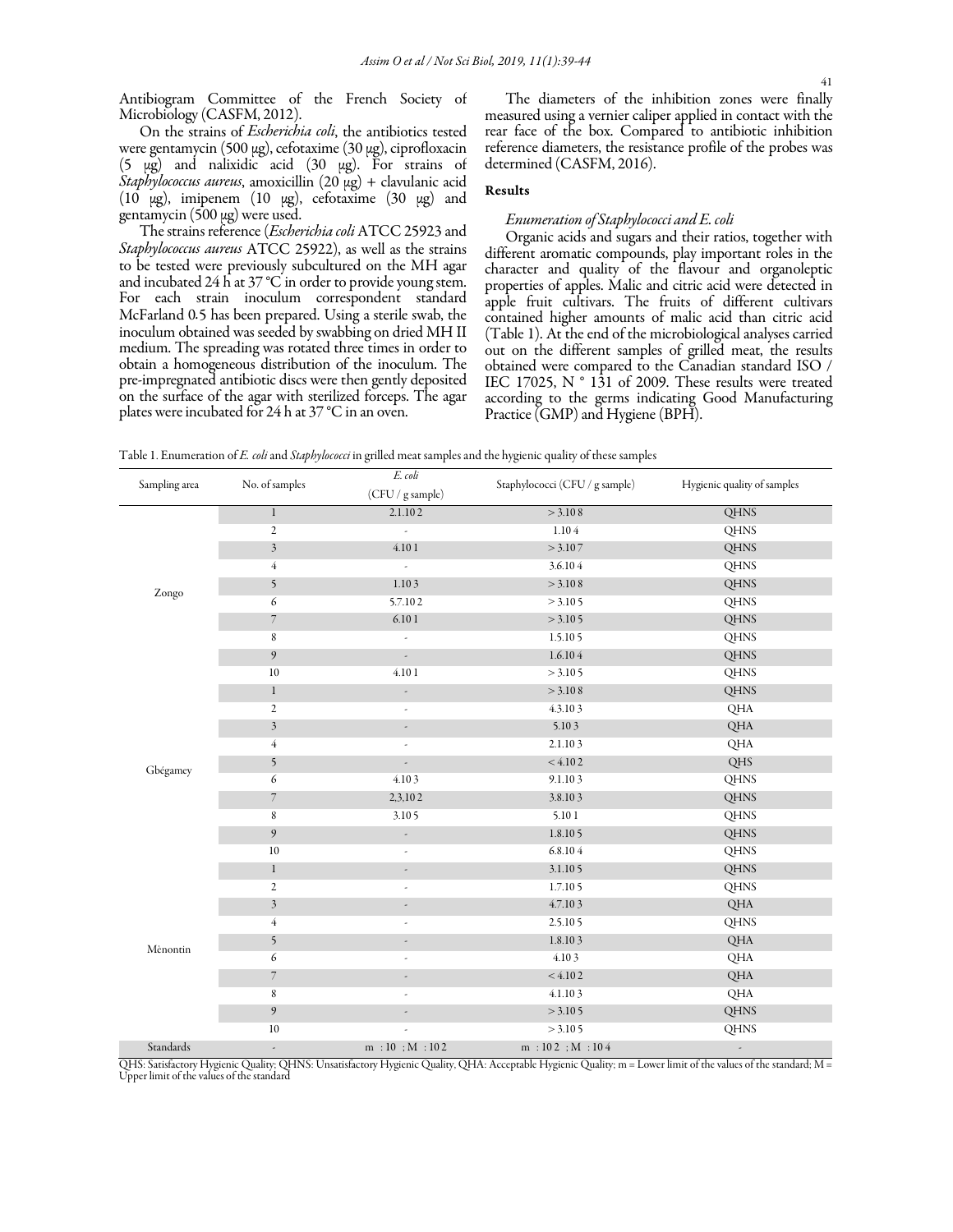It was noted that 9 meat samples were carriers of *E. coli* with a contamination rate of 30%. Among these contaminated samples, 20% were of unsatisfactory hygienic quality as contained a quantity of *E. coli* higher than tolerated by the standard. All the analysed samples were infested with staphylococci, which lead to a contamination rate of 100%, of which 60% contained a quantity of staphylococcus exceeding the threshold tolerated by the standard. 70% (21/30) of these meat samples were of unsatisfactory hygienic quality (100% from Zongo; 60% Gbégamey and 50% Mènontin), 26.67 % (08/30) were of acceptable hygienic quality and 3.33% (01/30) of satisfactory hygienic quality (Table 1).

### *Identification of Staphylococcus aureus*

Of the 100% sample contamination rate by Staphylococci, it was noted that the catalase search was positive on the 30 Staphylococci strains. 80% (24/30) of these strains produce free staphylocoagulase with a predominance of strains from Gbegamey (06/10). Of the  $24$  coagulase-positive strains,  $11$  were Dnase positive, hence *Staphylococcus aureus*. However, of the 30 samples of roast meats analysed*,* 11 were contaminated with *S. aureus*, with a high prevalence of samples from Zongo (60%) (Table 2)*.*

# *Resistance profile of bacterial strains isolated from antibiotics*

*S. aureus* ATCC 25923 and *E. coli*ATCC 25922 showed sensitivity to all antibiotics used. All strains of *S. aureus and E. coli* were resistant to at least one antibiotic (Table 3 and 4)*.*

Considering that a multidrug-resistant strain is resistant to at least 3 antibiotics of different families, 72.72% (08/11) of *S. aureus* strains are declared as such, with strong resistance of strains to cefotaxime and combination amoxicillin + clavulanic acid (Table 3)*.* As for the strains of *E. coli*, 88.89% (0 8/0 9) are MDR, with a strong resistance to ciprofloxacin, cefotaxime and nalidixic acid. It should be noted that no strain of *E. coli*was resistant to gentamicin (Table 4).

Table 2. Results of biochemical identification tests for Staphylococci

| Results of biochemical identification tests |       |           |       |           |                          |              |       |
|---------------------------------------------|-------|-----------|-------|-----------|--------------------------|--------------|-------|
| Sampling area                               |       | Catalase  |       | Coagulase |                          | <b>DNase</b> | Total |
|                                             |       | $^{+}$    |       | $\ddot{}$ | $\overline{\phantom{a}}$ | $^{+}$       |       |
| Zongo                                       | 00    | 10        | 02    | 08        | 04                       | 06           | 10    |
| Gbégamey                                    | 00    | 10        | 01    | 09        | 07                       | 03           | 10    |
| Mènontin                                    | 00    | 10        | 03    | 07        | 08                       | 02           | 10    |
| Total                                       | 00    | 30        | 06    | 24        | 19                       | 11           | 30    |
|                                             | $0\%$ | $(100\%)$ | (20%) | $(80\%)$  | $(63.33\%)$              | $(36.67\%)$  |       |

- : negative test ; + : positive test

### Table 3. Resistance profile of Staphylococcus aureus strains

| Bacterial strains         | Phenotypes                | Number of isolates |  |
|---------------------------|---------------------------|--------------------|--|
| S. aureus ATCC 25923      | CTX S, AMC S, CN S, IPM S | 01                 |  |
|                           | CTX R, AMC R, CN R, IPM R | 03                 |  |
|                           | CTX R, AMC S, CN R, IPM R | 04                 |  |
| <i>S. aureus</i> isolated | CTX R, AMC R, CN I, IPM R | 01                 |  |
|                           | CTX S, AMC R, CN S, IPM S | 02                 |  |
|                           | CTX R, AMC R, CN S, IPM I | 01                 |  |

S. aureus: Staphylococcus aureus; CTX: Cefotaxime; AMC: Amoxicillin + clavulanic acid; CN: Gentamycin; IPM: Imipenem; R: Resistant; S: Sensible; I: Intermediate

### Table 4. Stem resistance profile of Escherichia coli

| Bacterial strains    | Phenotypes                                                      | Number of isolates |
|----------------------|-----------------------------------------------------------------|--------------------|
| $E.$ coli ATCC 25922 | $CIPS$ , $CNS$ , $CTXS$ , $NAS$                                 | 01                 |
|                      | $CIPR$ , $CNS$ , $CTXR$ , $NAR$                                 | 01                 |
| E. coli isolated     | $\text{CIP}^R$ , $\text{CN}^I$ , $\text{CTX}^R$ , $\text{NA}^R$ | 05                 |
|                      | $CIP^R$ , $CN^S$ , $CTX^R$ , $NA^R$                             | 02                 |
|                      | $CIPI$ , $CNS$ , $CTXR$ , $NAR$                                 | 01                 |

E. coli: Escherichia coli; CIP: Ciprofloxacin; CN: Gentamycin; CTX: Cefotaxime; NA: Nalidixic acid; R: Resistant; S: Sensible; I: Intermediate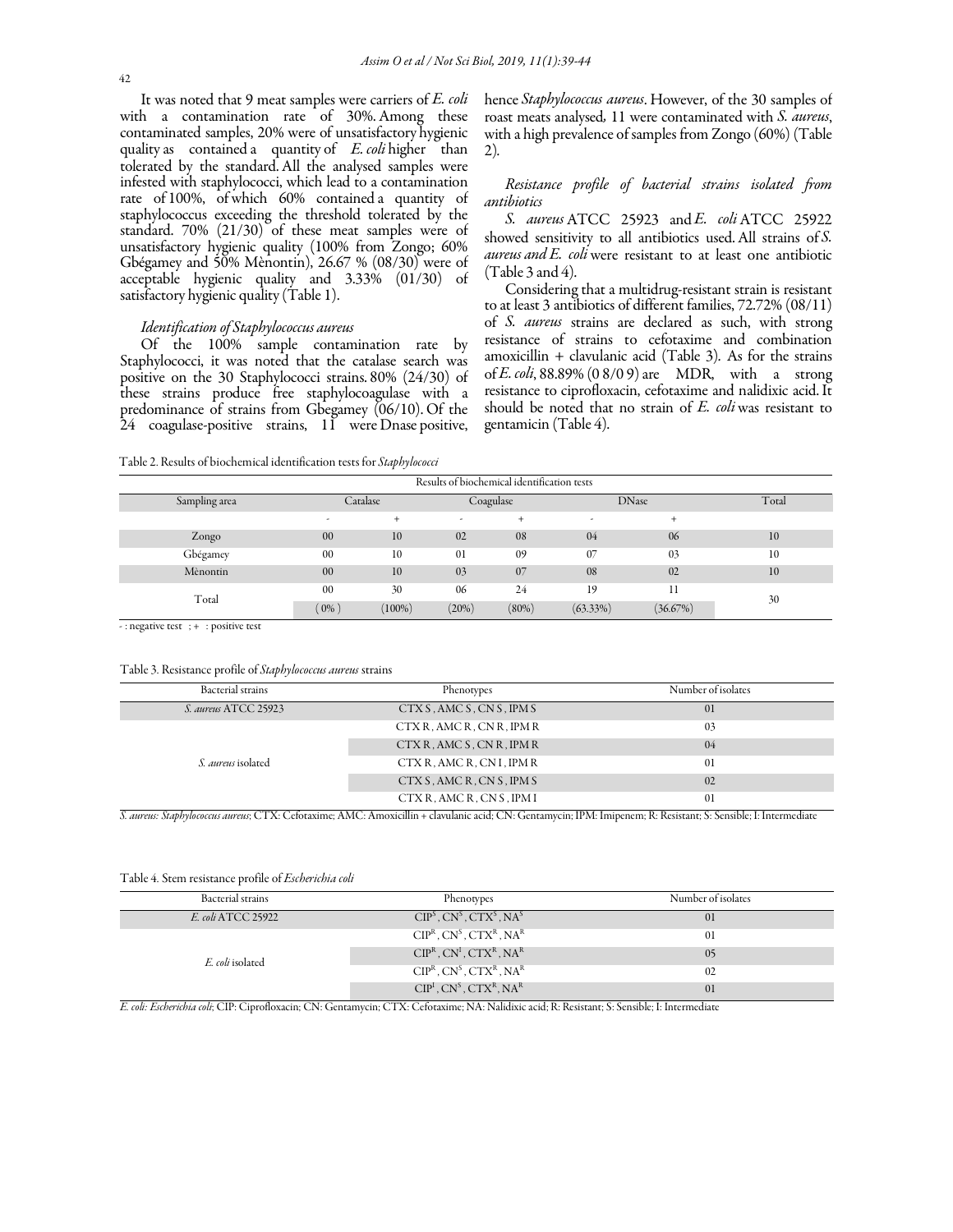# Discussion

The present study showed that the samples analysed were contaminated with grilled meats Staphylococci and *E. coli* with microbial loads for the most part superior to those allowed by the standard. Of the 30 samples analysed, 6 (six) had microbial load in *E. coli*superior to the requirements of the standard; a percentage of 20% of samples that do not comply with the standard. At the same time, 100% of the samples contain Staphylococci, 60% of which contain a quantity of Staphylococcus exceeding the threshold tolerated by the standard. These results show that the principle HACCP is not respected all along the chain of production of these grilled meats.A similar observation was made by Boko *et al*. in 2017 who found in the samples of Tchatchanga taken at Bohicon and Hillacondji service stations (3.81.103 to 4.28.103 CFU / g sample) of *E. coli* and a high rate of staphylococci. These results are also in the same direction as those obtained by Bennani *et al*. in 2016 which explain that the presence of *E. coli* is due to unsatisfactory hygiene conditions in the treatment of meat and explain the presence of staphylococci by the contamination of samples by a carrier individual at any stage of treatment (scratching) skin, sneezing, dirty hair unprotected or by the animal because the seed present superficially can migrate inwards during the cutting and finally because of bad cooking meat. 70% (21/30) of these meat samples were of unsanitary hygienic quality (100% from Zongo; 60% of Gbegamey and 50% of Mènontin). This is explained by the fact that Zongo holds a better place on the list of the most polluted areas of Cotonou (Benin South) or the majority of the population does not observe the basic rules of hygiene.

 of Staphylococci, 80% are producers of free These generally uncovered products are exposed to air pollution.The presence of these germs testifies to the insalubrity of the sellers (Ilboudo *et al*., 2010). Sellers, who do not wash their hands but regularly wipe themselves with unsuitable tea towel, use the pieces with their hands and utensils that are never washed. Moreover, of the 30 strains staphylocoagulase, a source of severe food poisoning. Not to mention the 36.67% (11/30) which are *Staphylococcus aureus.* 

With regard to the resistance profile of the strains, the two reference strains used are sensitive to all the antibiotics used. This result allowed us to check the quality of our antibiotics and validate our results. Tables 3 and 4 show that grilled meats consumed by the population of southern Benin are contaminated with *S. aureus* and *E. coli* multidrug. The majority of isolated strains are resistant to at least one antibiotic.

The strains of *E. coli* were only sensitive to gentamicin 30 μg. These results are similar to those obtained by Van and his colleagues in 2008, while, 63.64% of strains of *S. aureus* were sensitive to gentamycin and 72.7 % to imipenem. These results are consistent with those obtained by Chaalal (2013), which shows a multidrug resistance of 83.9% of *S. aureus* strains.

### Conclusions

The hereby study brings new knowledge on the level of contamination, the hygienic quality of grilled meats sold on the streets of Cotonou and the resistance profile of strains of *E. coli* and circulating *S. aureus*. Indeed, the presence of a bacterium in a food is not enough to say that it is responsible for food poisoning; it has to be further argumented by analysis and toxicogenic equipment. Thus bacterial counting methods must be coupled with the search for virulence factors. The knowledge of the toxicogenic profile allows pushing further the methods of diagnosis and consequently better management of patients. This study also showed that extra-hospital strains of *S. aureus and E. coli* can be multi-resistant. It would be important to study the link between the carrying of bacteria by sellers and their presence in grilled meats in order to conclude with precision on the origin of the contaminations. Street foods are therefore a major public health problem, given their economic and social importance in developing countries like Benin. It is thus necessary to put in place several strategies aimed at ensuring health security by epidemiological surveillance of diseases transmitted by street foods. Sellers must be educated particularly in the field of food hygiene.

# References

- Ahouandjinou H, Baba-Moussa F, Gbaguidi B, Sina H, Adeoti K, Mousse W (2016)*.* Antibiotic resistance and virulence factors of isolated *Escherichia coli* strains of bovine carcasses from Benin. European Scientific Journal 12(33):1857*-*7881.
- Bankolé HS, Baba-Moussa F, Agbankpé JA, Dougnon TV, Lègonou M, … Baba-Moussa L (2012)*.*Campylobacter isolation test in poultry meat in the Republic of Benin. International Journal of Biological and Chemical Sciences 6(5):1979*-*1986.
- Benaissa A, Ould El Hadj Khelil A, Adamou A, Babelhadj B, … Riad A (2014)*.* Quality of camel meat in slaughter houses of Ouargla in Algeria. II. Superficial bacterial contamination of carcasses. Journal of Livestock and Veterinary Medicine in Tropical Countries 67(4):229*-*233.
- Benniani Leila, Sanae Berrada, Bouchra Salame, Mohamed Aabouch, El Ouali Lalami Abdelhakim (2016). Evaluation of the hygienic quality of meat and certain meat products taken from the city of Fes, Morocco. International Journal of Innovation and Applied Studies 15(3):547*-* 554.
- Boko K, Gangnito M, Toleba S, Sessou P, Tougan U, Aguidissou O, Kpodekon M, Farougou S (2017). Microbial quality of "Tchachanga", a barbecued mutton sold in Benin. Advances in Microbiology 7:633-640.
- Chaalal Wafaa (2013). Occurrence and antimicrobial resistance profile of *Staphylococcus aureus* isolated from food products. University of Es Senia Oran. Memory for obtaining magister, pp 115.
- Cohen N, Ennaji H, Hassar M, Karib H (2006). The bacterial quality of meat and offal in Casablanca (Morocco). Molecular Nutrition & Food Research 50(6):557-562.